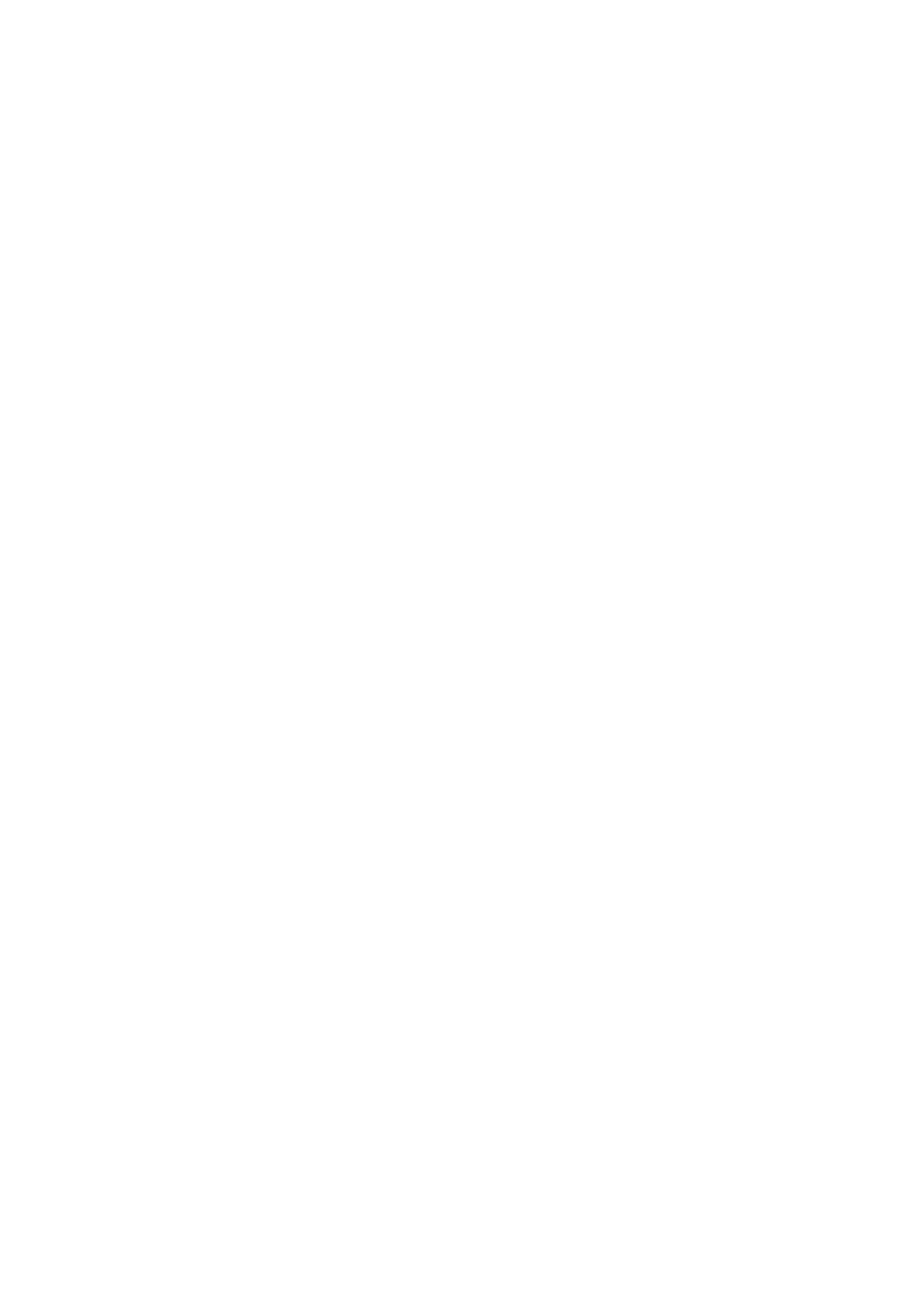## **13.1 Nurse team manager (includes ward managers, sisters and clinical managers)**

| <b>Costs and unit</b><br>estimation                                               | 2005/2006<br>value                                  | <b>Notes</b>                                                                                                                                                                                                                                                                                                                                                  |  |  |
|-----------------------------------------------------------------------------------|-----------------------------------------------------|---------------------------------------------------------------------------------------------------------------------------------------------------------------------------------------------------------------------------------------------------------------------------------------------------------------------------------------------------------------|--|--|
| A. Wages/salary                                                                   | £31,698 per year                                    | Agenda for Change (AfC) salaries, based on the April 2005 scale mid-point for<br>band 7 according to the National Profile for Nurses. <sup>1,2</sup> The sum includes an<br>element to reflect the proportion of staff who receive a London allowance. It<br>does not include any lump sum allowances and it is assumed that no unsocial<br>hours are worked. |  |  |
| B. Salary oncosts                                                                 | $£6,858$ per year                                   | Employers' national insurance plus 14 per cent of salary for employers'<br>contribution to superannuation.                                                                                                                                                                                                                                                    |  |  |
| C. Qualifications                                                                 | $£4,229$ per year                                   | The equivalent annual cost of pre-registration education after the total<br>investment cost has been annuitised over the expected working life. <sup>3</sup> See<br>schema 7.5 for further details on training for health professionals.                                                                                                                      |  |  |
| D. Overheads                                                                      | $£2,781$ per year                                   | Comprises £2,781 for indirect overheads. <sup>4</sup> No allowance has been made for<br>direct overheads because it is not possible to separate these from the cost of<br>treatment.                                                                                                                                                                          |  |  |
| E. Capital overheads                                                              | $£2,333$ per year                                   | Based on the new build and land requirements of NHS facilities, but adjusted<br>to reflect shared use of office space for administration, and recreational and<br>changing facilities. <sup>5,6</sup> Treatment space has not been included. Capital costs<br>have been annuitised over 60 years at a discount rate of 3.5 per cent.                          |  |  |
| Working time                                                                      | 42 weeks<br>per annum<br>37.5 hours<br>per week     | Includes 29 days annual leave and 8 statutory leave days. <sup>2</sup> Assumes 5 study/<br>training days, and 10 days sickness leave.                                                                                                                                                                                                                         |  |  |
| Ratio of direct to indirect time on:<br>face-to-face contacts                     | 1:1.22                                              | Assuming 45 per cent of time spent on face-to-face contact, 35 per cent on<br>other clinical activity, and 20 per cent on non-clinical activity. Information<br>derived from consultation with NHS Trusts.                                                                                                                                                    |  |  |
| London multiplier                                                                 | $1.14 \times (A \text{ to } D);$<br>$1.41 \times E$ | Allows for the higher costs associated with London compared to the national<br>average cost. <sup>7</sup> Building Cost Information Service and Office of the Deputy<br>Prime Minister, 5,6                                                                                                                                                                   |  |  |
| Non-London multiplier                                                             | $0.98 \times (A \text{ to } D)$<br>$0.97 \times E$  | Allows for the lower costs associated with working outside London compared<br>to the national average cost. <sup>7</sup> Building Cost Information Service and Office of<br>the Deputy Prime Minister. 5,6                                                                                                                                                    |  |  |
| Unit costs available 2005/2006 (costs including qualifications given in brackets) |                                                     |                                                                                                                                                                                                                                                                                                                                                               |  |  |
| £28 (£30) per hour; £62 (£68) per hour of patient contact.                        |                                                     |                                                                                                                                                                                                                                                                                                                                                               |  |  |

<sup>1</sup> NHS Employers (2005) *Agenda for Change (AfC) Pay Bands 1 April 2005/06*, NHS Employers, London. http://www.rcn.org.uk/ agendaforchange/payconditions/pay/pay2005.php.

<sup>2</sup> NHS Employers (2005) *Agenda for Change, NHS Terms and Conditions of Service Handbook*, NHS Employers, London.

<sup>3</sup> Netten, A., Knight, J., Dennett, J., Cooley, R. & Slight, A. (1998) *Development of a Ready Reckoner for Staff Costs in the NHS, Vols 1 & 2*, Personal Social Services Research Unit, University of Kent, Canterbury.

<sup>4</sup> Netten, A., Knight, J., Dennett, J., Cooley, R. & Slight, A. (1998) *Development of a Ready Reckoner for Staff Costs in the NHS, Vol 2 Methodology,* Personal Social Services Research Unit, University of Kent, Canterbury.

<sup>5</sup> Building Cost Information Service (2006) *Surveys of Tender Prices,* March, BCIS, Royal Institution of Chartered Surveyors, London.

<sup>6</sup> Based on personal communication with the Office of the Deputy Prime Minister (ODPM) (2006).

<sup>7</sup> Provisional and unpublished analysis using data from the Department of Health's weighted capitation formula.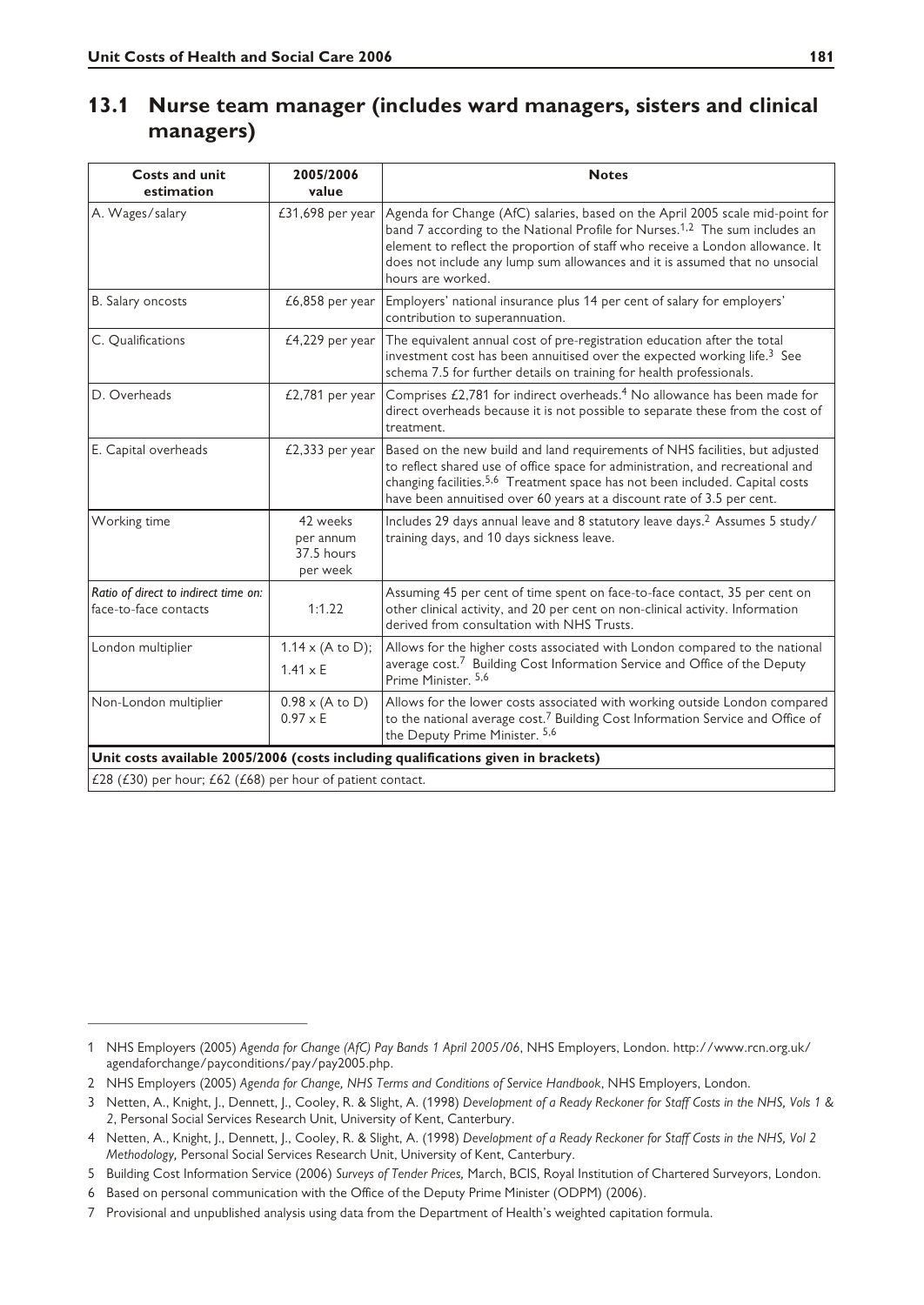#### **13.2 Nurse team leader (includes deputy ward/unit manager, ward team leader, senior staff nurse)**

| <b>Costs and unit</b><br>estimation                                               | 2005/2006<br>value                                  | <b>Notes</b>                                                                                                                                                                                                                                                                                                                         |  |  |
|-----------------------------------------------------------------------------------|-----------------------------------------------------|--------------------------------------------------------------------------------------------------------------------------------------------------------------------------------------------------------------------------------------------------------------------------------------------------------------------------------------|--|--|
| A. Wages/salary                                                                   | £26,546 per year                                    | Agenda for Change (AfC) salaries, based on the April 2005 scale mid-point for<br>band 6 according to the National Profile for Nurses. <sup>1,2</sup> The sum includes an<br>element to reflect the proportion of staff who receive a London allowance.                                                                               |  |  |
| B. Salary oncosts                                                                 | £5,667 per year                                     | Employers' national insurance plus 14 per cent of salary for employers'<br>contribution to superannuation.                                                                                                                                                                                                                           |  |  |
| C. Oualifications                                                                 | $£4,229$ per year                                   | The equivalent annual cost of pre-registration education after the total<br>investment cost has been annuitised over the expected working life. <sup>3</sup> See<br>schema 7.5 for further details on training for health professionals.                                                                                             |  |  |
| D. Overheads                                                                      | £2,781 per year                                     | Comprises £2,781 for indirect overheads. <sup>4</sup> No allowance has been made for<br>direct overheads because it is not possible to separate these from the cost of<br>treatment.                                                                                                                                                 |  |  |
| E. Capital overheads                                                              | $£2,333$ per year                                   | Based on the new build and land requirements of NHS facilities, but adjusted<br>to reflect shared use of office space for administration, and recreational and<br>changing facilities. <sup>5,6</sup> Treatment space has not been included. Capital costs<br>have been annuitised over 60 years at a discount rate of 3.5 per cent. |  |  |
| Working time                                                                      | 42 weeks<br>per annum<br>37.5 hours<br>per week     | Includes 29 days annual leave and 8 statutory leave days. <sup>2</sup> Assumes 5 study/<br>training days, and 10 days sickness leave.                                                                                                                                                                                                |  |  |
| Ratio of direct to indirect time on:<br>face-to-face contacts                     | 1:1.22                                              | Assuming 45 per cent of time spent on face-to-face contact, 35 per cent on<br>other clinical activity, and 20 per cent on non-clinical activity. Information<br>derived from consultation with NHS Trusts.                                                                                                                           |  |  |
| London multiplier                                                                 | $1.14 \times (A \text{ to } D);$<br>$1.41 \times E$ | Allows for the higher costs associated with London compared to the national<br>average cost. <sup>7</sup> Building Cost Information Service and Office of the Deputy<br>Prime Minister. 5,6                                                                                                                                          |  |  |
| Non-London multiplier                                                             | $0.98 \times (A \text{ to } D)$<br>$0.97 \times E$  | Allows for the lower costs associated with working outside London compared<br>to the national average cost. <sup>7</sup> Building Cost Information Service and Office of<br>the Deputy Prime Minister. <sup>5,6</sup>                                                                                                                |  |  |
| Unit costs available 2005/2006 (costs including qualifications given in brackets) |                                                     |                                                                                                                                                                                                                                                                                                                                      |  |  |
| £24 (£26) per hour; £53 (£59) per hour of patient contact.                        |                                                     |                                                                                                                                                                                                                                                                                                                                      |  |  |

<sup>1</sup> NHS Employers (2005) *Agenda for Change (AfC) Pay Bands 1 April 2005/06*, NHS Employers, London. http://www.rcn.org.uk/ agendaforchange/payconditions/pay/pay2005.php.

<sup>2</sup> NHS Employers (2005) *Agenda for Change, NHS Terms and Conditions of Service Handbook*, NHS Employers, London.

<sup>3</sup> Netten, A., Knight, J., Dennett, J., Cooley, R. & Slight, A. (1998) *Development of a Ready Reckoner for Staff Costs in the NHS, Vols 1 & 2*, Personal Social Services Research Unit, University of Kent, Canterbury.

<sup>4</sup> Netten, A., Knight, J., Dennett, J., Cooley, R. & Slight, A. (1998) *Development of a Ready Reckoner for Staff Costs in the NHS, Vol 2 Methodology*, Personal Social Services Research Unit, University of Kent, Canterbury.

<sup>5</sup> Building Cost Information Service (2006) *Surveys of Tender Prices*, March, BCIS, Royal Institution of Chartered Surveyors, London.

<sup>6</sup> Based on personal communication with the Office of the Deputy Prime Minister (ODPM) (2006).

<sup>7</sup> Provisional and unpublished analysis using data from the Department of Health's weighted capitation formula.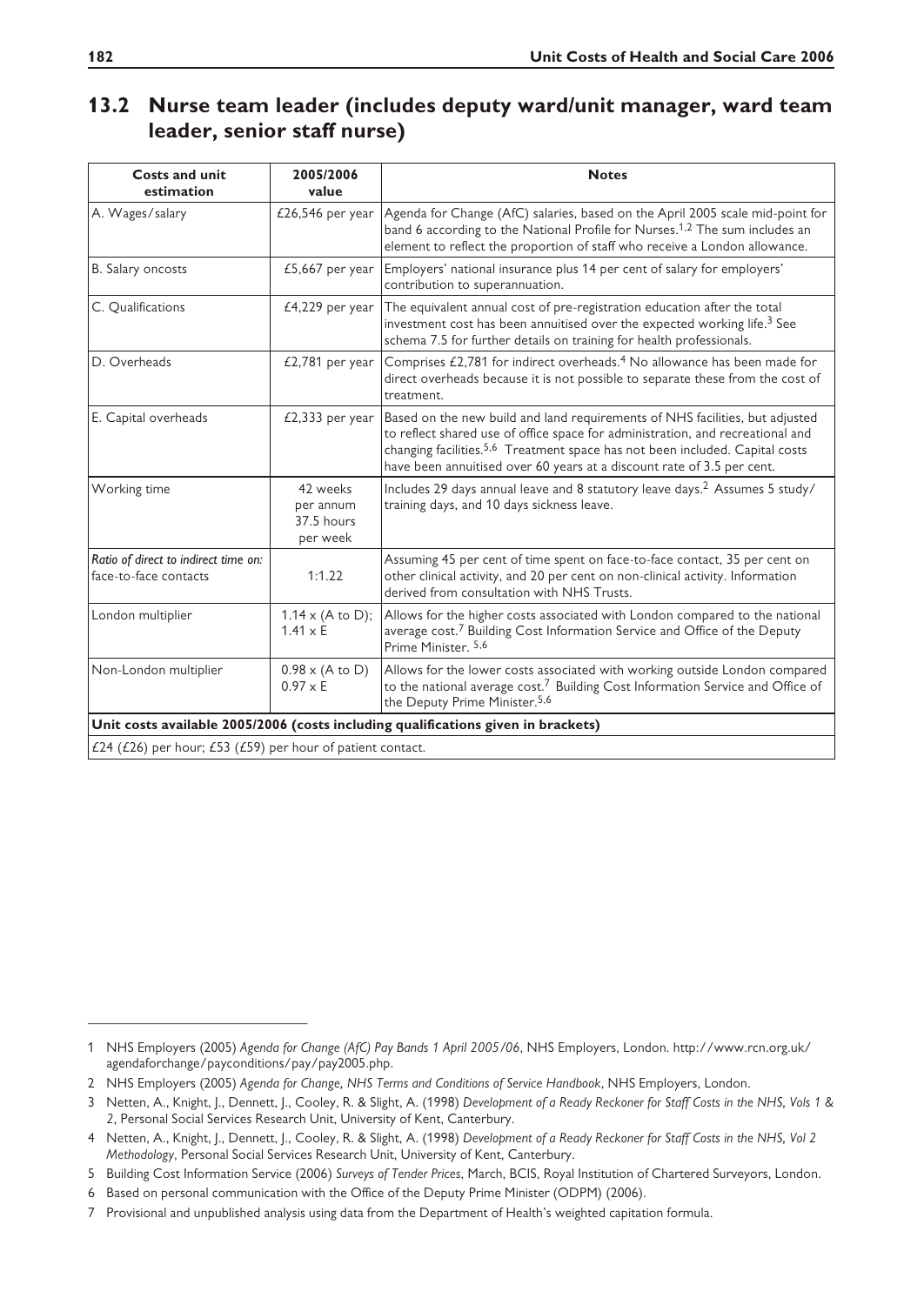#### **13.3 Nurse, day ward (includes staff nurse, registered nurse, registered practitioner)**

| <b>Costs and unit</b><br>estimation                                               | 2005/2006<br>value                                    | <b>Notes</b>                                                                                                                                                                                                                                                                                                                                                  |  |  |
|-----------------------------------------------------------------------------------|-------------------------------------------------------|---------------------------------------------------------------------------------------------------------------------------------------------------------------------------------------------------------------------------------------------------------------------------------------------------------------------------------------------------------------|--|--|
| A. Wages/salary                                                                   | £21,505 per year                                      | Agenda for Change (AfC) salaries, based on the April 2005 scale mid-point for<br>Band 5 according to the National Profile for Nurses. <sup>1,2</sup> The sum includes an<br>element to reflect the proportion of staff who receive a London allowance. It<br>does not include any lump sum allowances and it is assumed that no unsocial<br>hours are worked. |  |  |
| B. Salary oncosts                                                                 | $£4,501$ per year                                     | Employers' national insurance plus 14 per cent of salary for employers'<br>contribution to superannuation.                                                                                                                                                                                                                                                    |  |  |
| C. Qualifications                                                                 | £4,229 per year                                       | The equivalent annual cost of pre-registration education after the total<br>investment cost has been annuitised over the expected working life. <sup>3</sup> See<br>schema 7.5 for further details on training for health professionals.                                                                                                                      |  |  |
| D. Overheads                                                                      | £2,781 per year                                       | Comprises £2,781 for indirect overheads. <sup>4</sup> No allowance has been made for<br>direct overheads because it is not possible to separate these from the cost of<br>treatment.                                                                                                                                                                          |  |  |
| E. Capital overheads                                                              | $£1,322$ per year                                     | Based on the new build and land requirements of NHS facilities, but adjusted<br>to reflect shared use of office space for administration, and recreational and<br>changing facilities. <sup>5,6</sup> Treatment space has not been included. Capital costs<br>have been annuitised over 60 years at a discount rate of 3.5 per cent.                          |  |  |
| Working time                                                                      | 42 weeks<br>per annum<br>37.5 hours<br>per week       | Includes 29 days annual leave and 8 statutory leave days. <sup>2</sup> Assumes 5 study/<br>training days, and 10 days sickness leave.                                                                                                                                                                                                                         |  |  |
| Ratio of direct to indirect time on:<br>face-to-face contacts                     | 1:0.82                                                | Assuming 55 per cent of time spent on face-to-face contact, 25 per cent on<br>other clinical activity, and 20 per cent on non-clinical activity. Information<br>derived from consultation with NHS Trusts.                                                                                                                                                    |  |  |
| London multiplier                                                                 | $1.14 \times (A \text{ to }$<br>$D$ ; 1.39 $\times$ E | Allows for the higher costs associated with London compared to the national<br>average cost. <sup>7</sup> Building Cost Information Service and Office of the Deputy<br>Prime Minister, 5,6                                                                                                                                                                   |  |  |
| Non-London multiplier                                                             | $0.98 \times (A \text{ to }$<br>$D$ );0.97 $\times$ E | Allows for the lower costs associated with working outside London compared<br>to the national average cost. <sup>7</sup> Building Cost Information Service and Office of<br>the Deputy Prime Minister. 5,6                                                                                                                                                    |  |  |
| Unit costs available 2005/2006 (costs including qualifications given in brackets) |                                                       |                                                                                                                                                                                                                                                                                                                                                               |  |  |
| £19 (£22) per hour; £35 ( $£40$ ) per hour of patient contact.                    |                                                       |                                                                                                                                                                                                                                                                                                                                                               |  |  |

<sup>1</sup> NHS Employers (2005) *Agenda for Change (AfC) Pay Bands 1 April 2005/06*, NHS Employers, London. http://www.rcn.org.uk/ agendaforchange/payconditions/pay/pay2005.php.

<sup>2</sup> NHS Employers (2005) *Agenda for Change, NHS Terms and Conditions of Service Handbook*, NHS Employers, London.

<sup>3</sup> Netten, A., Knight, J., Dennett, J., Cooley, R. & Slight, A. (1998) *Development of a Ready Reckoner for Staff Costs in the NHS, Vols 1 & 2*, Personal Social Services Research Unit, University of Kent, Canterbury.

<sup>4</sup> Netten, A., Knight, J., Dennett, J., Cooley, R. & Slight, A. (1998) *Development of a Ready Reckoner for Staff Costs in the NHS, Vol 2 Methodolo*gy, Personal Social Services Research Unit, University of Kent, Canterbury.

<sup>5</sup> Building Cost Information Service (2006) S*urveys of Tender Prices*, March, BCIS, Royal Institution of Chartered Surveyors, London.

<sup>6</sup> Based on personal communication with the Office of the Deputy Prime Minister (ODPM) (2006).

<sup>7</sup> Provisional and unpublished analysis using data from the Department of Health's weighted capitation formula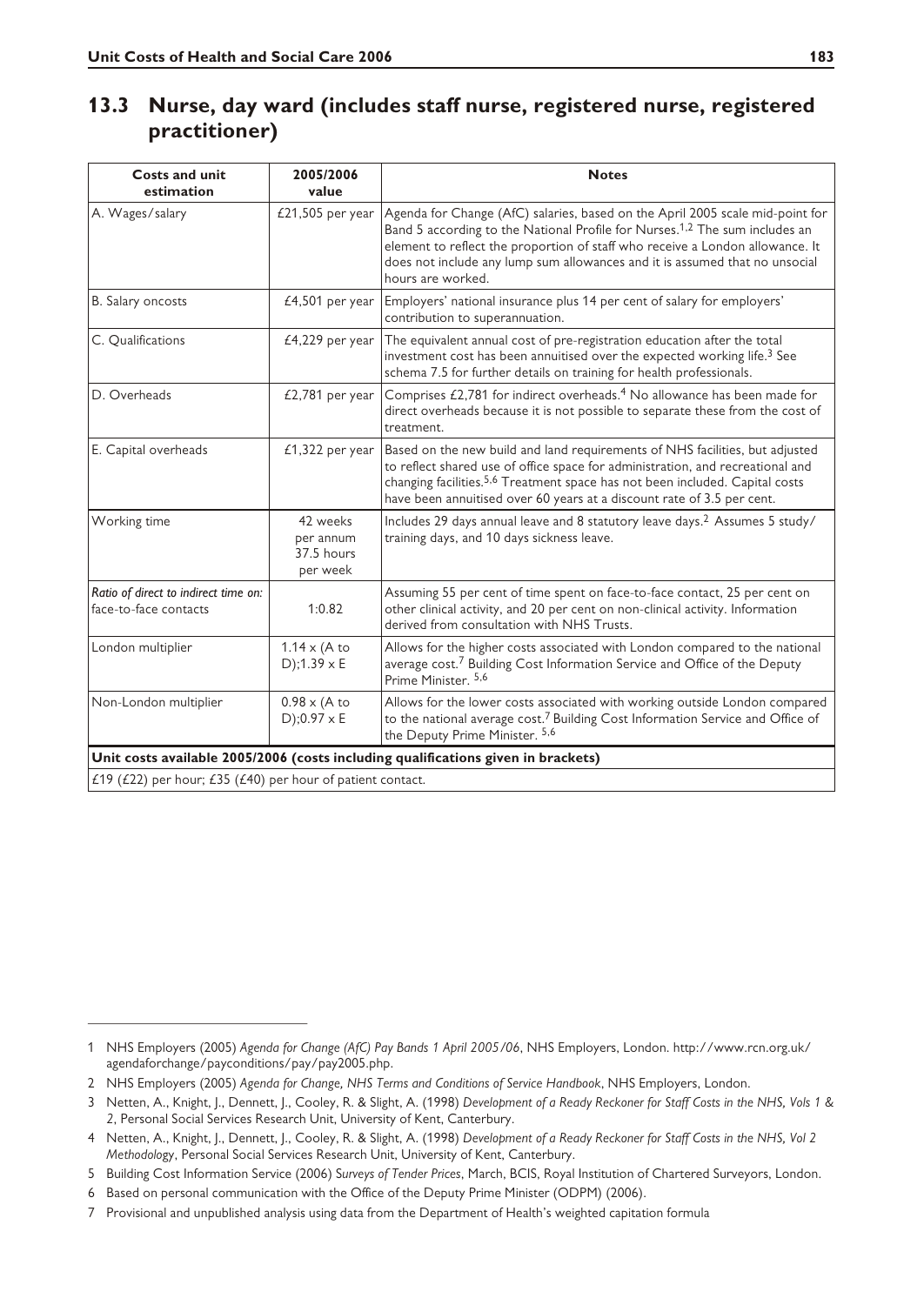## **13.4 Nurse, 24-hour ward (includes staff nurse, registered nurse, registered practitioner)**

| <b>Costs and unit</b><br>estimation                                               | 2005/2006<br>value                                 | <b>Notes</b>                                                                                                                                                                                                                                                                                                                                                  |  |  |
|-----------------------------------------------------------------------------------|----------------------------------------------------|---------------------------------------------------------------------------------------------------------------------------------------------------------------------------------------------------------------------------------------------------------------------------------------------------------------------------------------------------------------|--|--|
| A. Wages/salary                                                                   | £21,505 per year                                   | Agenda for Change (AfC) salaries, based on the April 2005 scale mid-point for<br>Band 5 according to the National Profile for Nurses. <sup>1,2</sup> The sum includes an<br>element to reflect the proportion of staff who receive a London allowance. It<br>does not include any lump sum allowances and it is assumed that no unsocial<br>hours are worked. |  |  |
| B. Salary oncosts                                                                 | $£4,501$ per year                                  | Employers' national insurance plus 14 per cent of salary for employers'<br>contribution to superannuation.                                                                                                                                                                                                                                                    |  |  |
| C. Qualifications                                                                 | $£4,229$ per year                                  | The equivalent annual cost of pre-registration education after the total<br>investment cost has been annuitised over the expected working life. <sup>3</sup> See<br>schema 7.5 for further details on training for health professionals.                                                                                                                      |  |  |
| D. Overheads                                                                      | $£2,781$ per year                                  | Comprises £2,781 for indirect overheads. <sup>4</sup> No allowance has been made for<br>direct overheads because it is not possible to separate these from the cost of<br>treatment.                                                                                                                                                                          |  |  |
| E. Capital overheads                                                              | $£1,322$ per year                                  | Based on the new build and land requirements of NHS facilities, but adjusted<br>to reflect shared use of office space for administration, and recreational and<br>changing facilities. <sup>5,6</sup> Treatment space has not been included. Capital costs<br>have been annuitised over 60 years at a discount rate of 3.5 per cent.                          |  |  |
| Working time                                                                      | 42 weeks<br>per annum<br>37.5 hours<br>per week    | Includes 29 days annual leave and 8 statutory leave days. <sup>2</sup> Assumes 5 study/<br>training days, and 10 days sickness leave.                                                                                                                                                                                                                         |  |  |
| Ratio of direct to indirect time on:<br>face-to-face contacts                     | 1:1                                                | Assuming 50 per cent of time spent on face-to-face contact, 40 per cent on<br>other clinical activity, and 10 per cent on non-clinical activity. Information<br>derived from consultation with NHS Trusts.                                                                                                                                                    |  |  |
| London multiplier                                                                 | $1.14 \times (A \text{ to }$<br>D);1.39 $\times$ E | Allows for the higher costs associated with London compared to the national<br>average cost. <sup>7</sup> Building Cost Information Service and Office of the Deputy<br>Prime Minister, 5,6                                                                                                                                                                   |  |  |
| Non-London multiplier                                                             | $0.98 \times (A \text{ to } D)$<br>$0.97 \times E$ | Allows for the lower costs associated with working outside London compared<br>to the national average cost. <sup>7</sup> Building Cost Information Service and Office of<br>the Deputy Prime Minister. 5,6                                                                                                                                                    |  |  |
| Unit costs available 2005/2006 (costs including qualifications given in brackets) |                                                    |                                                                                                                                                                                                                                                                                                                                                               |  |  |
| £19 (£22) per hour; £38 ( $£44$ ) per hour of patient contact.                    |                                                    |                                                                                                                                                                                                                                                                                                                                                               |  |  |

<sup>1</sup> NHS Employers (2005) *Agenda for Change (AfC) Pay Bands 1 April 2005/06*, NHS Employers, London. http://www.rcn.org.uk/ agendaforchange/payconditions/pay/pay2005.php.

<sup>2</sup> NHS Employers (2005) *Agenda for Change, NHS Terms and Conditions of Service Handbook*, NHS Employers, London.

<sup>3</sup> Netten, A., Knight, J., Dennett, J., Cooley, R. & Slight, A. (1998) *Development of a Ready Reckoner for Staff Costs in the NHS, Vols 1 & 2*, Personal Social Services Research Unit, University of Kent, Canterbury.

<sup>4</sup> Netten, A., Knight, J., Dennett, J., Cooley, R. & Slight, A. (1998) *Development of a Ready Reckoner for Staff Costs in the NHS, Vol 2 Methodology*, Personal Social Services Research Unit, University of Kent, Canterbury.

<sup>5</sup> Building Cost Information Service (2006) *Surveys of Tender Prices*, March, BCIS, Royal Institution of Chartered Surveyors, London.

<sup>6</sup> Based on personal communication with the Office of the Deputy Prime Minister (ODPM) (2006).

<sup>7</sup> Provisional and unpublished analysis using data from the Department of Health's weighted capitation formula.